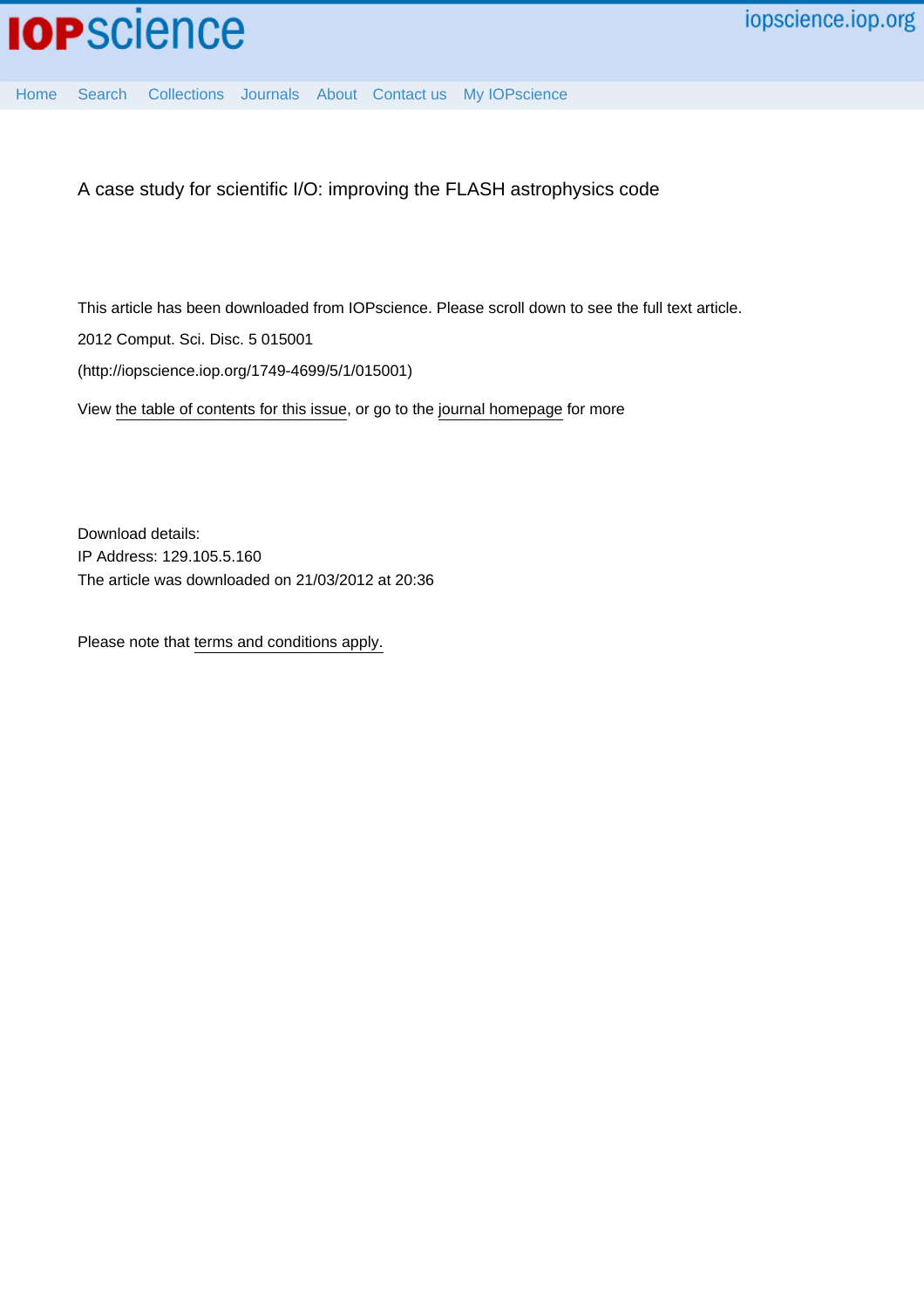# COMPUTATIONAL<br>SCIENCE&DISCOVERY

# **A case study for scientific I**/**O: improving the FLASH astrophysics code**

 $\boldsymbol{\mathsf{Rob}}$  Latham $^2$ , Chris Daley $^1$ , Wei-keng Liao $^3$ , Kui Gao $^3$ , Rob Ross $^2$ , **Anshu Dubey**<sup>1</sup> **and Alok Choudhary**<sup>3</sup>

<sup>1</sup> DOE NNSA/ASCR Flash Center, Astronomy and Astrophysics, University of Chicago, Chicago, IL, USA

<sup>2</sup> Argonne National Laboratory, Mathematics and Computer Science Division, Argonne, IL, USA

<sup>3</sup> Center for Ultra-scale Computing and Information Security, Northwestern University, Evanston, IL, USA

E-mail: [robl@mcs.anl.gov,](mailto:robl@mcs.anl.gov) [rross@mcs.anl.gov,](mailto:rross@mcs.anl.gov) [cdaley@flash.uchicago.edu,](mailto:cdaley@flash.uchicago.edu) [dubey@flash.uchicago.edu,](mailto:dubey@flash.uchicago.edu) [wkliao@ece.northwestern.edu,](mailto:wkliao@ece.northwestern.edu) [kgao@ece.northwestern.edu](mailto:kgao@ece.northwestern.edu) and [choudhar@ece.northwestern.edu](mailto:choudhar@ece.northwestern.edu)

Received 23 December 2010, in final form 7 February 2012 Published 20 March 2012 *Computational Science & Discovery* **5** (2012) 015001 (16pp) [doi:10.1088/1749-4699/5/1/015001](http://dx.doi.org/10.1088/1749-4699/5/1/015001)

**Abstract.** The FLASH code is a computational science tool for simulating and studying thermonuclear reactions. The program periodically outputs large checkpoint files (to resume a calculation from a particular point in time) and smaller plot files (for visualization and analysis). Initial experiments on BlueGene/P spent excessive time in input/output (I/O), making it difficult to do actual science. Our investigation of time spent in I/O revealed several locations in the I/O software stack where we could make improvements. Fixing data corruption in the MPI-IO library allowed us to use collective I/O, yielding an order of magnitude improvement. Restructuring the data layout provided a more efficient I/O access pattern and yielded another doubling of performance, but broke format assumptions made by other tools in the application workflow. Using new nonblocking APIs in the Parallel-NetCDF library allowed us to keep high performance and maintain backward compatibility. The I/O research community has studied a host of optimizations and strategies. Sometimes the challenge for applications is knowing how to apply these new techniques to production codes. In this case study, we offer a demonstration of how computational scientists, with a detailed understanding of their application, and the I/O community, with a wide array of approaches from which to choose, can magnify each other's efforts and achieve tremendous application productivity gains.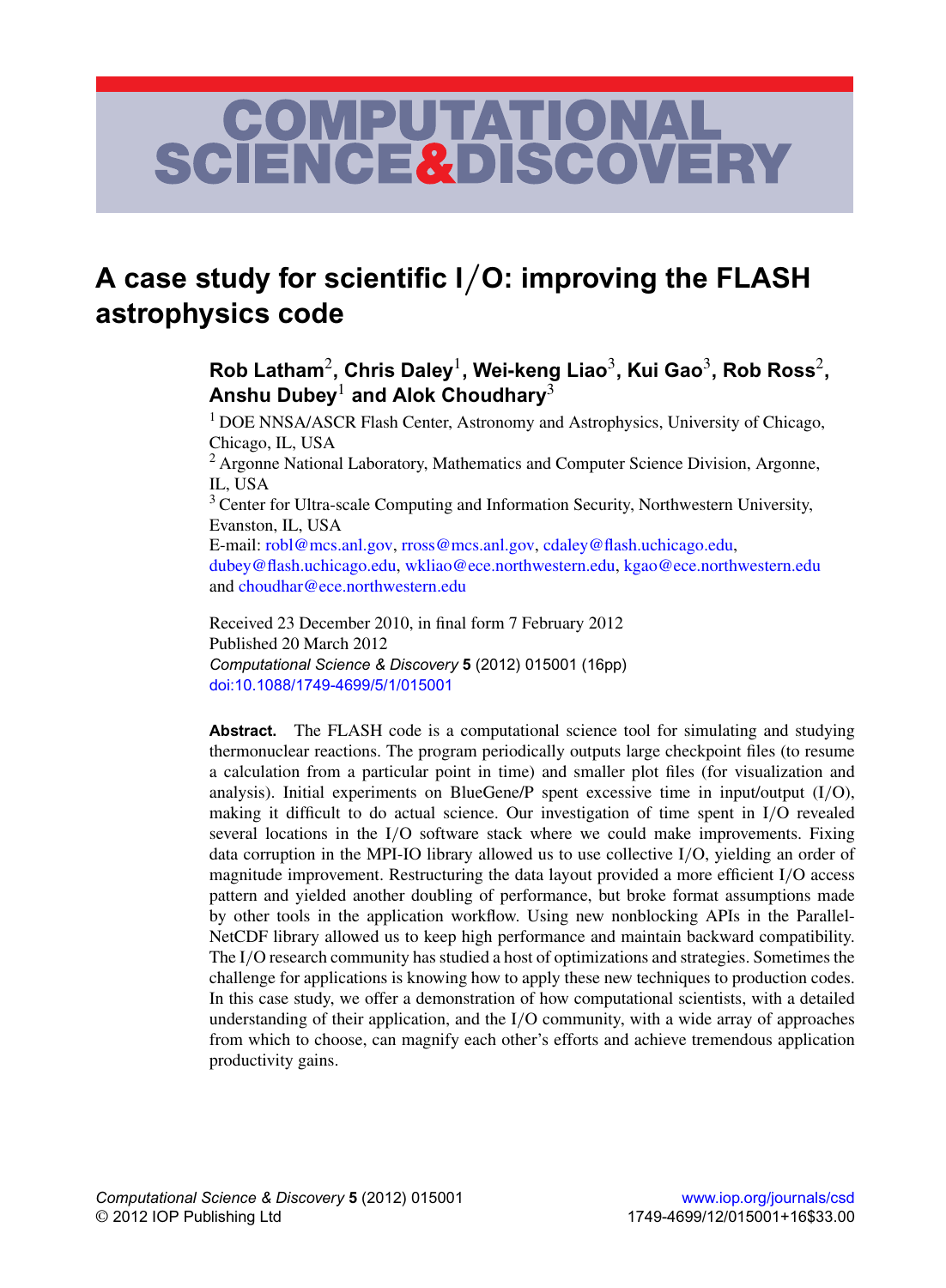#### **Contents**

|                        | 1. Introduction                                  | $\mathbf{2}$   |  |  |  |
|------------------------|--------------------------------------------------|----------------|--|--|--|
|                        | 2. FLASH memory and file layout                  | 3              |  |  |  |
|                        |                                                  | $\overline{4}$ |  |  |  |
|                        |                                                  | $\overline{4}$ |  |  |  |
|                        | 3. Input/Output (I/O) experiments                | 5              |  |  |  |
|                        | 4. Enabling collective I/O optimizations         | 7              |  |  |  |
|                        | 5. Changing the FLASH file layout                | 8              |  |  |  |
|                        | 6. Nonblocking I/O with the Standard File Layout |                |  |  |  |
|                        | 7. Related work and future directions            | 13             |  |  |  |
|                        | 8. Conclusions                                   | 14             |  |  |  |
| <b>Acknowledgments</b> |                                                  |                |  |  |  |
|                        | <b>References</b>                                |                |  |  |  |

# **1. Introduction**

The time spent performing input/output  $(I/O)$  on today's leadership-class machines is recognized as a common bottleneck in many existing HPC applications. This is not expected to change soon, as the push to simulate larger scientific problems often means production of larger volumes of data for checkpointing and analysis purposes. In addition, there is also the hardware consideration that the rate at which future storage can accept data is being outpaced by the rate at which results can be calculated. It is critical therefore that application I/O interacts well with storage for the application to scale well at large processor counts.

Computational science applications represent physical phenomena with models and abstractions. Storage systems and file systems, however, operate on bytes and files with minimal structure. In order to bridge that 'interface gap', computer scientists have created an I/O *software stack*, depicted in figure [1.](#page-3-0) Our work to optimize FLASH I/O behavior required an understanding of all layers of this stack.

FLASH [\[1,](#page-14-0) [2\]](#page-15-0) is a publicly available code originally designed to solve problems with compressible, reactive flows. It has evolved into a huge collection of components to solve a wide range of astrophysical, CFD and plasma physics problems. The full FLASH application provides both an adaptive mesh refinement (AMR) grid and a uniform grid (UG) to store Eulerian data (the configurations in this work use the AMR grid). FLASH also contains implementations of parallel I/O using either HDF5 [\[3\]](#page-15-0) or Parallel netCDF (PNetCDF) [\[4\]](#page-15-0) highlevel I/O libraries.

In the spring of 2009 we faced an application challenge. Applications running on Leadership Class Facilities are allocated a fixed amount of 'CPU hours' to run simulations. The FLASH code spent such a large portion of that allocated time outputting data that insufficient CPU hours remained to compute useful scientific results. In this paper we discuss the three main improvements made to FLASH and the I/O stack to reduce the time spent in I/O.

- We fixed a defect in the MPI-IO library, allowing us to enable collective MPI-IO optimizations.
- We altered the output file format, allowing for an ideal access pattern at the expense of breaking compatibility with existing analysis and visualization tools.
- Finally, we examined a 'best of both worlds' solution via recent extensions to the Parallel-NetCDF highlevel I/O library, yielding performance as good as altering the file format while maintaining backwards compatibility.

The FLASH I/O implementations can be tested (independently of science) through an I/O unit test application that has been used as a benchmark in machine acceptance tests and to aid the development of various layers of the I/O software stack. The benchmark has been used consistently for nearly a decade to help evaluate the performance of components of the I/O stack, including HDF5 hyperslab processing [\[5\]](#page-15-0),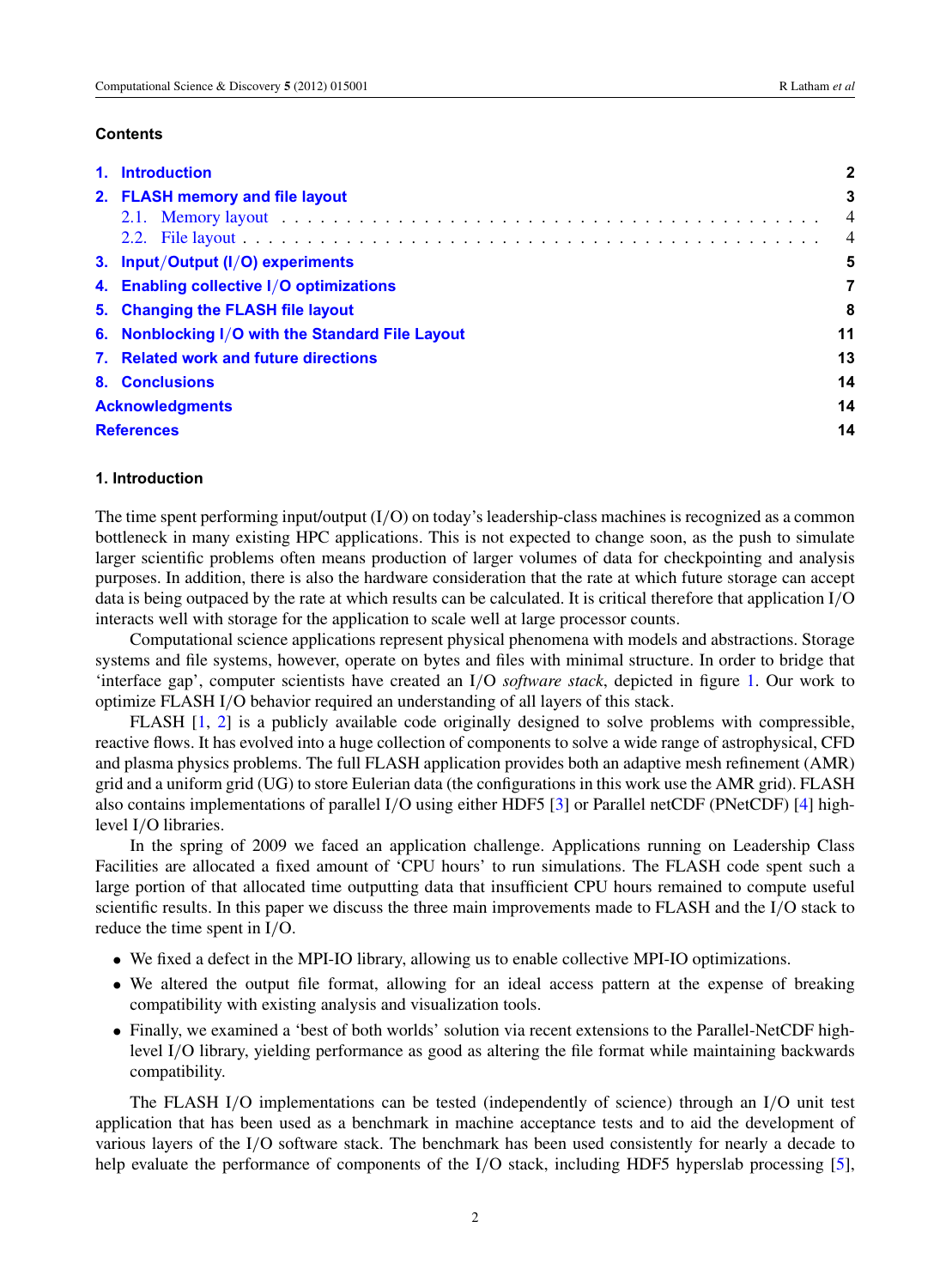<span id="page-3-0"></span>

**Figure 1.** The I/O software stack presents numerous opportunities for optimization.

the Parallel Virtual File System (PVFS) [\[6,](#page-15-0) [7\]](#page-15-0), experimental MPI-IO implementations [\[8\]](#page-15-0) and MPI datatype processing [\[9,](#page-15-0) [10\]](#page-15-0). In fact, download figures from 2007 show that 28% of FLASH downloads are for parallel I/O related studies [\[11\]](#page-15-0). With this decade-long attention to parallel I/O, it came as a surprise when early runs on Argonne's BlueGene/P spent exceptionally long times to produce checkpoint files.

This paper describes our analysis and performance tuning approach and provides a model of attack for other applications exhibiting low I/O performance on a new system or as a consequence of scaling. Two broad lessons emerge from this work. Firstly, real scientific codes can achieve high I/O rates with today's I/O stack. Secondly, when I/O experts and application experts collaborate closely, the two groups bring backgrounds which not only complement each other, but in fact amplify the impact of modifications.

One notable aspect of this work is the willingness of the FLASH developers to experiment with altering the file format. Occasionally, computational scientists have an opportunity to design file formats with I/O in mind [\[12\]](#page-15-0). More commonly, the file format is fixed and optimizations and improvements must happen at other layers in the software stack [\[5,](#page-15-0) [13,](#page-15-0) [14\]](#page-15-0). Thus, while the FLASH application has been around for over a decade, we were given nearly a clean slate when it came to evaluating approaches for improving I/O performance. We were able to re-work the file format to provide an ideal I/O workload. Next, we applied recent I/O research to match that upper bound of performance while still maintaining support for the existing workflow. Furthermore, we were able to evaluate several research ideas at scales not yet published in the context of an actual science application.

The paper is organized as follows. We describe the core FLASH mesh data structure, the standard and experimental output file layouts and creation of memory-derived datatypes in section 2. These applicationspecific details will play an important role when in later sections we discuss some of the more advanced optimizations we applied. We introduce the target BlueGene/P platform and the chosen FLASH test application in section [3.](#page-5-0) Sections [4](#page-7-0)[–6](#page-11-0) cover the performance improvement techniques we applied and their benefits. The optimizations presented have been discussed elsewhere but this work collects these optimizations and evaluates them at higher levels of scalability than studied previously. Finally, we summarize the work and discuss lessons learned during this I/O project in section [8.](#page-14-0) In short, I/O performance plays too important a role in scientific computing for individual groups to tackle the problem on their own.

#### **2. FLASH memory and file layout**

Before discussing I/O experiments and results, we provide some background on the FLASH data model.

FLASH simulations evolve physical quantities such as density, pressure and temperature over time on a Cartesian, structured mesh. The mesh consists of cells that contain the value of physical quantities (also known as mesh variables) at different locations in the computational domain. Each cell is assigned to a block, where a block is a self-contained grid that contains a fixed number of cells and several layers of guard cells. There can be a huge number of blocks in a simulation, and different blocks may be assigned to different processors because the guard cells contain the required neighboring block data or boundary condition data.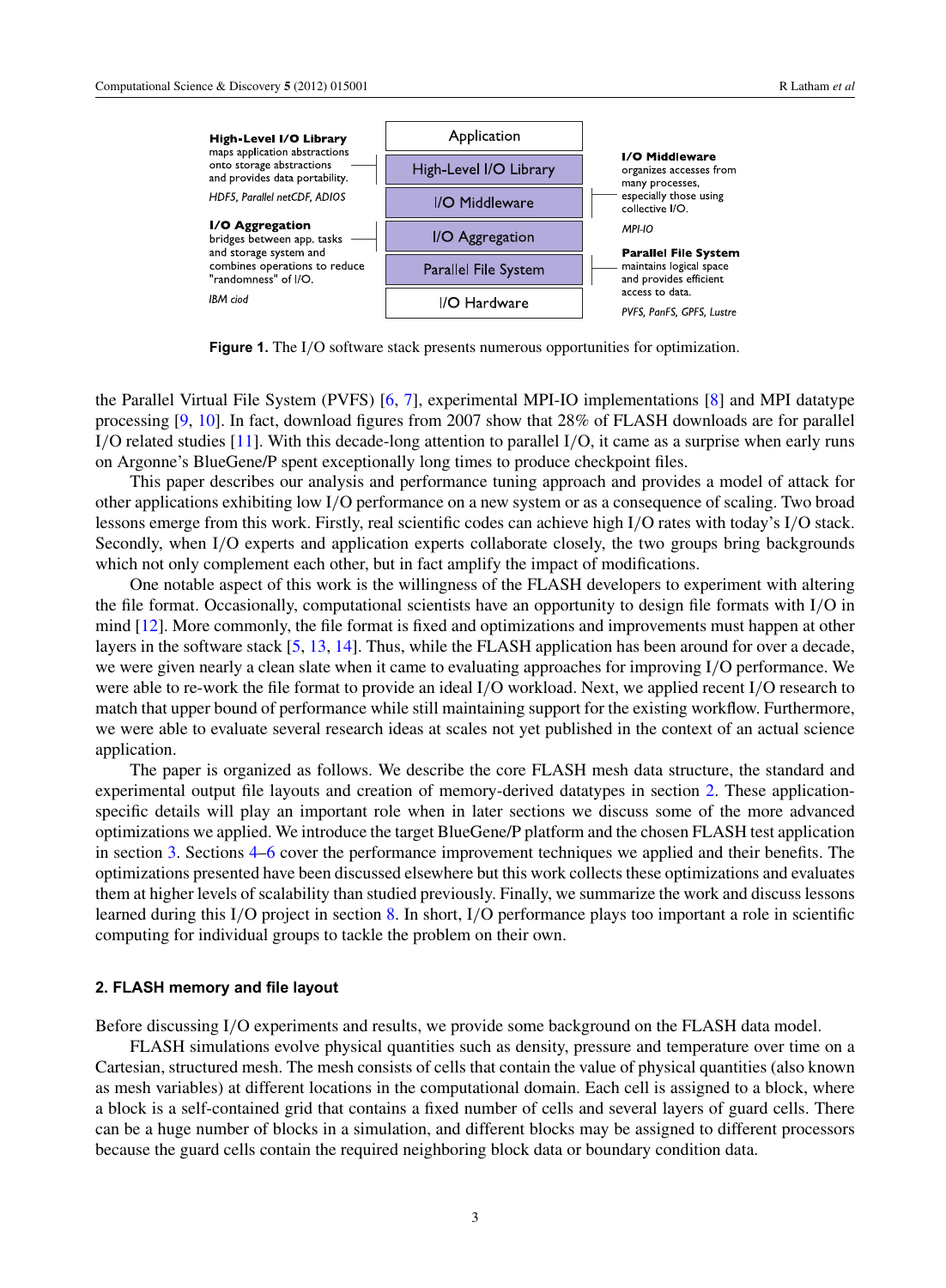#### <span id="page-4-0"></span>*2.1. Memory layout*

The cell-centered data for cells of blocks assigned to the current processor are stored in a five-dimensional (5D) array of double-precision typed data, named unk. It is allocated once at the start of the FLASH run and has the same size in each MPI process. The array contains a dimension for mesh variables, cells in each coordinate direction and blocks. For example, the data for the density mesh variable (DENS VAR) in cell (i,j,k) of block (lb) can be accessed using unk (DENS VAR,  $i$ ,  $j$ ,  $k$ ,  $1b$ ). The 5D array has the following dimensions:

$$
unk(NUNK\_VARS,NXB + K1D * 2 * NGUARD,NYB + K2D * 2 * NGUARD,NZB + K3D * 2 * NGUARD, MAXBLOCKS).
$$
\n(1)

Here, NUNK VARS is the number of cell-centered mesh variables, e.g. density, pressure and temperature. NXB, NYB, NZB are the number of  $x, y, z$  internal cells, and NGUARD is the number of guard cells. The variables (K1D, K2D, K3D) are integer values that take the values (1,0,0), (1,1,0) and (1,1,1) for 1D, 2D and 3D applications, respectively. These integer values allow the same data structure to be used for different dimensionality simulations without wasting guard cell space in unused dimensions. Finally, MAXBLOCKS is the maximum number of blocks that can reside in a single MPI process. The array is presented in Fortran column major ordering, i.e. the dimension NUNK VARS varies most rapidly.

There is no reallocation of the mesh data structure during the application run, so new blocks must fit in the 1:MAXBLOCKS space in the process that they are placed. This presents a challenge for computational scientists as they must select a value for MAXBLOCKS that enables unk to fit in memory but also provide sufficient free space for new blocks.

### *2.2. File layout*

Only actual blocks are stored in file (nblocks of the entire MAXBLOCKS dataspace); guard cells are excluded. The standard file layout used by FLASH places each of the NUNK VARS mesh variables into its own 4D variable in the file (one application variable corresponds to one in-file variable). In section [5,](#page-8-0) we will discuss an experimental file layout that uses a single 5D dataset, or variable, to hold all NUNK VARS mesh variables in file. Henceforth, we refer to file layouts as either *standard* or *experimental*. We will discuss later the performance implications of the standard and experimental file layouts.

The existing I/O strategy for transferring data from memory to file, implemented on top of both HDF5 and PNetCDF, has been used in FLASH over the last several years and is well studied. It involves copying internal cell data for a single mesh variable into a temporary contiguous buffer and then passing a pointer to this temporary buffer to the I/O library write function. This leads to a straightforward data transfer for MPI-IO as there is a contiguous data layout in memory and file. The process is repeated for each of the mesh variables, meaning that the test application we will discuss in section [3](#page-5-0) will need to make ten write calls for checkpoint files and three write calls for plot files. This approach works well on most architectures, especially if the application requests collective I/O. Copying into a temporary buffer also maps well to the programming interfaces provided by high-level I/O libraries—one variable per function call. This approach has two drawbacks. The application must make multiple calls to the I/O subsystem, potentially incurring a latency cost with each request. Secondly, using a temporary memory buffer may not be desirable on future architectures where the memory per core is expected to be lower than that on the present systems [\[15\]](#page-15-0).

In this work, we evaluate a second strategy (new to FLASH) in which we select the data in unk directly by selecting relevant areas in memory using MPI-derived datatypes (PNetCDF library) or hyperslabs (HDF5 library). Previous experiments have studied HDF5 hyperslab behavior [\[5,](#page-15-0) [16\]](#page-15-0), but in those studies hyperslabs selected the file region each process would write. In that previous work the FLASH application would still copy the variable from the unk buffer into a temporary (contiguous) memory region before calling the I/O library routine. Our new strategy makes two changes: firstly, bypassing the temporary buffer by selecting memory regions directly and, secondly, altering the file format so that all application variables reside in a single large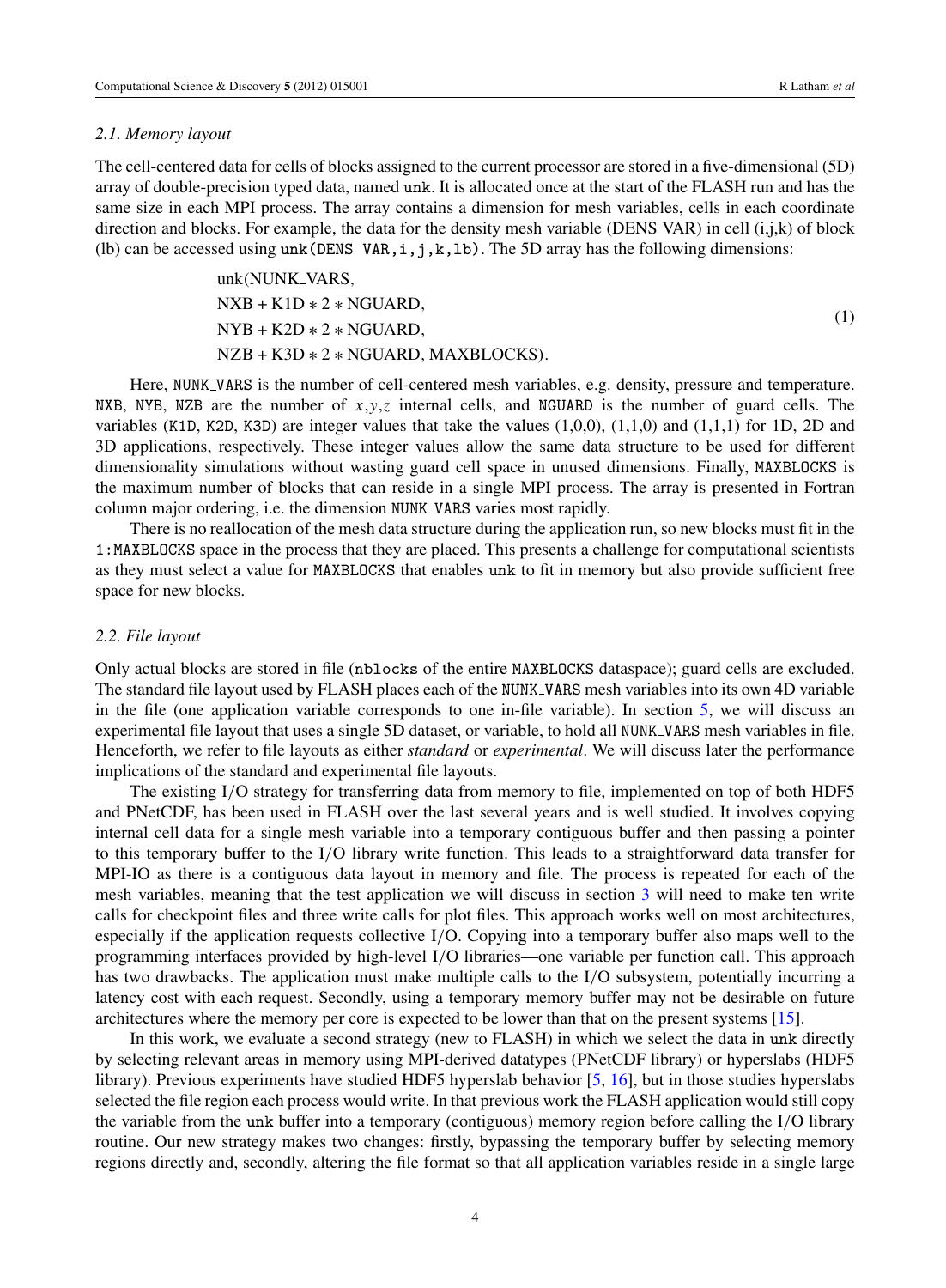<span id="page-5-0"></span>

**Figure 2.** Data extracted from a single block in a 1D simulation with NUNK VARS = 10 (ten mesh) variables), nPlotVar = 3 (three mesh variables for visualization),  $NXB = 8$  (eight internal cells) and  $NGUARD = 4$  (four guard cells).

**Table 1.** MPI / HDF5-derived datatypes for unk.

| Type                               | Selected mesh variables File layout |                                                          | File type       |
|------------------------------------|-------------------------------------|----------------------------------------------------------|-----------------|
| A<br><sup>B</sup><br>$\mathcal{C}$ | NUNK_VARS (10)<br>nPlotVar(3)       | Standard<br>Experimental Checkpoint<br>Experimental Plot | Checkpoint/plot |

and contiguous region on disk. By having the application use one large variable or dataset in the high-level I/O library to represent all application variables, we can then make a single library call to write out the variable.

Often, additional memory copies raise performance concerns. In contexts dominated by I/O time, such as checkpoint I/O, applications spend negligible time in memory copies. We wish to point out to the reader that the performance benefits from these approaches result entirely from changes to the I/O access pattern.

Figure 2 shows the exact data that must be extracted from memory into checkpoint and plot files for a simplified 1D simulation. The figure shows selected cells in gray and ignored cells in white. In total, we use three different datatypes to select data for standard and experimental layouts for both checkpoint and plot files. The first datatype, type A, selects all memory locations containing the same single-mesh variable. It is used to produce files that are laid out in the standard FLASH file format and is applicable to checkpoint and plot files. Type A is re-used for each mesh variable in turn by simply adjusting the start memory position. The next datatypes, type B and type C, select all memory locations for all mesh variables for checkpoint and plot files, respectively. A brief summary of the datatype properties is shown in table 1.

All three derived datatypes incorporate the same pattern of guardcell exclusion. Since this is a simple, regular pattern, it is described using an MPI Type create subarray (PNetCDF) and H5Sselect hyperslab (HDF5). These API calls are all that is needed to create type A and type B; the only difference between these types is the extent of the subarray in the first dimension. It is more complicated to create type C because the selection is not a simple subarray of a primitive type. The required extra step for PNetCDF is to first create an intermediate MPI datatype that selects the mesh variables at indices 1,6,7 (see figure 2). This involves using MPI Type indexed and then MPI Type create resized to adjust the memory space extent to NUNK VARS. Finally, the intermediate derived datatype is passed to MPI Type create subarray to exclude guardcells as before. The required extra step for HDF5 is to take type A and then accumulate the mesh variables at indices 1,6,7 using H5S SELECT OR. All block data can be selected by repeating the derived datatypes nblock times because all blocks have the same size over this grid.

Note that the construction of these memory descriptions provides a good example of collaboration. The I/O experts can educate domain scientists about the optimizations provided by the I/O libraries. The application developers possess the familiarity with the application data model to make full use of the provided optimizations.

#### **3. Input**/**Output (I**/**O) experiments**

All experiments are performed on the IBM Blue Gene/P, Intrepid, at Argonne National Laboratory (ANL) [\[17\]](#page-15-0). This Blue Gene installation has 160K cores, each operating at 850 MHz with four cores per compute node. It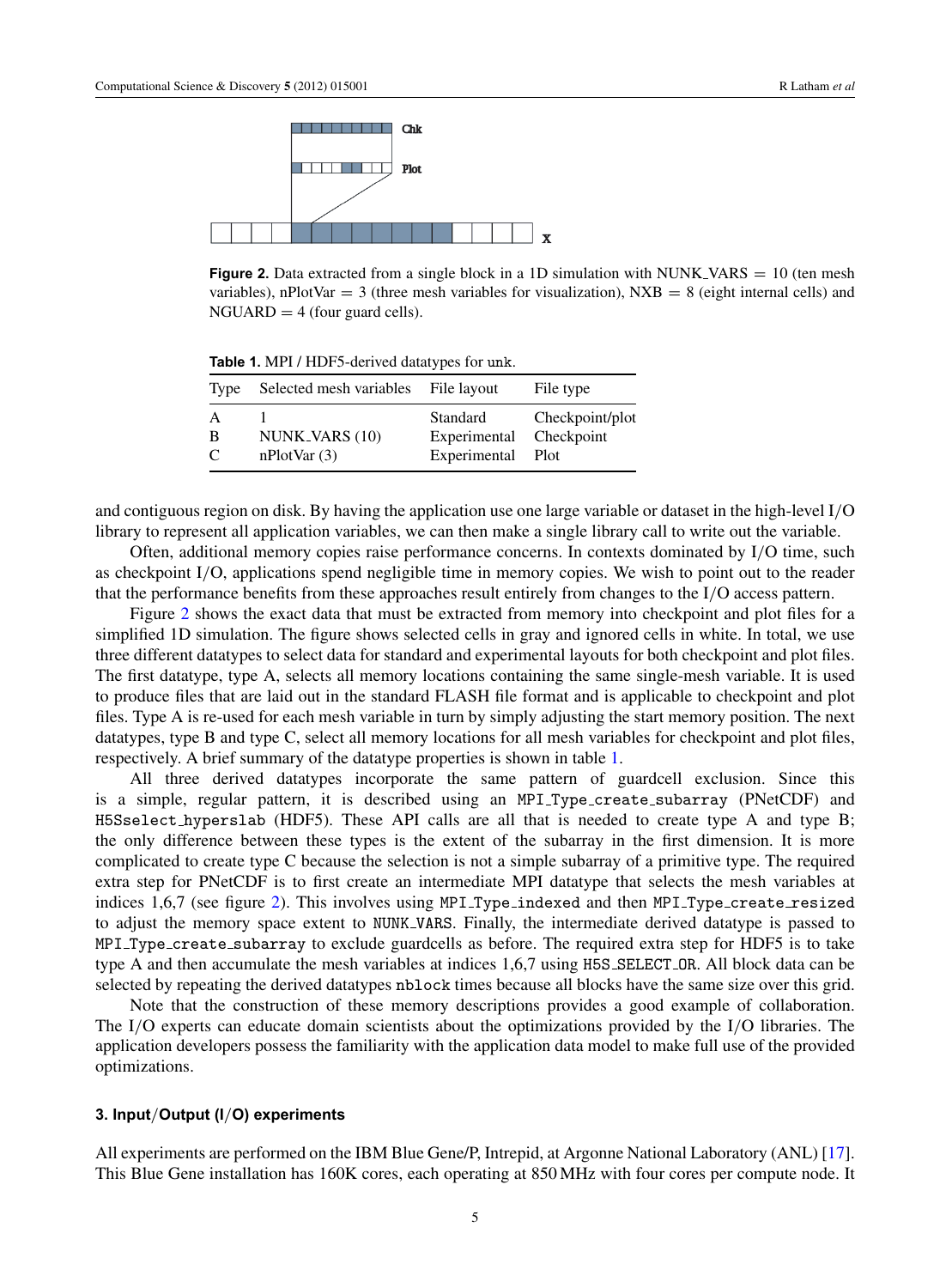is configured with one I/O node per 64 compute nodes, and can deliver approximately 300 MiB per second of I/O bandwidth per I/O node. Earlier hardware studies using IOR, a synthetic benchmark, achieved 40 GiB per second with large block I/O at 65536 cores [\[18\]](#page-15-0). The Intrepid hardware configuration has changed since that earlier study: some caches have been disabled, trading some performance for additional durability of data. Furthermore, the workloads in these application experiments are not like the large, block-aligned requests generated by IOR. We only used the production GPFS file system. All experiments are submitted as Virtual Node (VN) jobs, which means that all four cores in a processor run an independent MPI process, and each core has access to a private 512 MiB memory region.

The test application is the standard Sedov simulation that is included in the FLASH distribution. Sedov evolves a blast wave from a delta-function initial pressure perturbation (for further details see [\[19\]](#page-15-0)). The Sedov problem exercises the infrastructure (AMR and I/O) of FLASH with minimal use of physics solvers. It can, therefore, produce representative I/O behavior of FLASH without spending too much time in computations. Each block consists of ten mesh variables, and the problem size is controlled by adjusting the global number of blocks. Because our interest is focused on I/O behavior, we choose to advance only four timesteps and to produce I/O output every single step so that most application runtime is spent performing I/O rather than computation.

In these experiments we switch off adaptivity, again to focus on I/O behavior, by setting the minimum mesh refinement level equal to the maximum mesh refinement level using parameter values of lrefine min = lrefine max = 5. As a result, all blocks will recursively bisect the same number of times to the same fully refined level and then remain at that level. A single block at the base level mesh produces  $(2^D)^{L-1}$  leaf and  $\sum_{n=1}^{L} (2^D)^{n-1}$  total blocks, where *D* is the dimensionality and *L* is the finest fully refined level. In our case of  $L = 5$  and  $D = 3$ , a single block at the base level mesh creates an oct-tree mesh with 4096 leaf blocks and 4681 total blocks. We can easily control the total block count by adjusting the number of base level blocks in each coordinate direction using the configuration parameters nblockx, nblocky and nblockz. Adaptivity and refinement costs can be a source of runtime overhead in FLASH science runs, but the FLASH timing infrastructure records that cost separately. The FLASH application stores mesh data in a canonical (array) format before conducting I/O, as discussed in section [2.1.](#page-3-0) Thus, the underlying I/O libraries see essentially the same workload regardless of adaptivity at the application level.

In our studies quantifying the benefits of collective I/O (section [4\)](#page-7-0) and examining the performance implications of altering the on-disk format (section  $5$ ), we adjust the parameters to provide approximately 32 leaf blocks per core. This problem size, on a per core basis, is representative of current simulations this application group runs on Intrepid.

Our study of the Parallel-NetCDF nonblocking optimizations (section  $6$ ) uses about 11 blocks per core the smallest number of data per core the FLASH team would ever consider using in a production run. We use a smaller number of data per core for several reasons: as a pragmatic matter, I/O research groups have only limited CPU hours on leadership class machines; as we scale our experiments to larger core counts we need to constrain the total number of CPU hours consumed for I/O benchmarking. Furthermore, increasing the per-core working set is too easy a way to achieve higher I/O rates. This smaller working set draws into greater focus the overheads of the I/O library and MPI-IO middleware layers. In experiments with much larger working sets, the time spent transferring bytes to storage dominates any other overheads. Scalability studies with small per-core working sets also help us prepare for future machine designs: the International Exascale Software Roadmap [\[15\]](#page-15-0) suggests that future architectures may have orders of magnitude lower memory per core than present architectures. Applications will thus not be able to merely increase the problem size to achieve higher I/O rates, and will instead require I/O strategies and novel programming APIs and models that can successfully deal with small numbers of data per processor.

The I/O in each step consists of checkpoint files for restart purposes and plot files for analysis. A checkpoint file is a dump of the complete state of a running application, including mesh data in double precision and, if included, particles. A plot file is a user-selected subset of mesh variables stored in single precision. In these experiments checkpoint I/O writes all ten mesh variables. Plot file I/O writes only selected variables of interest (in these experiments, the first, sixth and seventh variables). In both the checkpoint and plotfile cases, for post-processing convenience, the application creates a single file containing all output variables, a layout we call the *standard* file layout.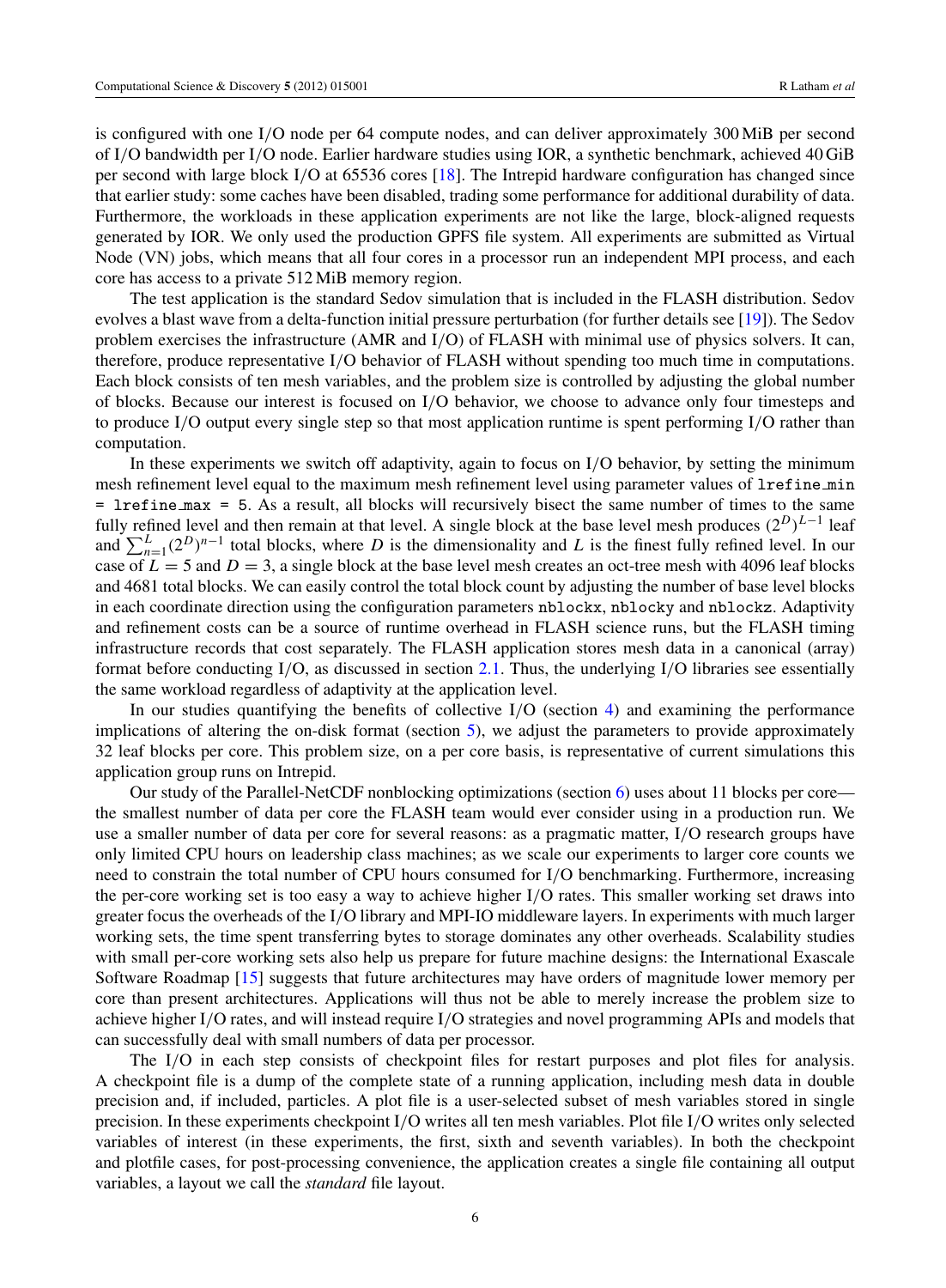<span id="page-7-0"></span>The FLASH log file records timings for an initial setup phase and a subsequent simulation phase. We configured FLASH to write one checkpoint and one plot file after each of four timesteps. Graphs of these experiments report the time spent in checkpoint or plot file I/O averaged over the four iterations.

#### **4. Enabling collective I**/**O optimizations**

As mentioned earlier, FLASH can make use of either the HDF5 or Parallel-NetCDF high-level I/O libraries. Both APIs support collective I/O. Collective I/O interfaces were first enabled in FLASH 3.1; repeated experiments have demonstrated the benefits of collective I/O to the FLASH access pattern [\[20,](#page-15-0) [21\]](#page-15-0). However, it was not initially possible to use the collective mode on Intrepid because the output data were silently corrupted in a non-deterministic fashion. Additionally, the error could not be reproduced on any other platform.

To truly appreciate the challenge of this corruption issue, we need to provide some additional details of the MPI-IO implementation on Intrepid. It was our good fortune to have access to the source code to the BlueGene MPI library. We also had FLASH developers providing ROMIO experts simplified test cases.

We eventually found the problem in the datatype processing part of the MPI-IO library. MPI-IO uses MPI datatypes to describe non-contiguous accesses in memory and in file. Such non-contiguous accesses arise naturally when dealing with scientific data (e.g. a sub-cube of a multi-dimensional array) or when dealing with an I/O library's file format (e.g. describing lists of data blocks stored in an HDF5 file).

The MPI-IO implementation on Intrepid is based on the portable ROMIO MPI-IO library [\[22\]](#page-15-0) (as are nearly all MPI-IO implementations). ROMIO processes MPI datatypes by 'flattening' them, or constructing a list of offset-length pairs. These flattened representations are in turn stored inside the library so as to avoid paying the cost of generating the representation should a type be used again.

We found that the ROMIO MPI-IO library was assigning the wrong flattened representation to one of these MPI datatypes, re-using a flattened representation from a prior I/O request. This mismatch between datatype and representation resulted in HDF5 files containing corrupted data. Earlier testing failed to find this problem as those tests did not repeatedly set a different file view. The high-level I/O library (HDF5 in this case) does set multiple file views each time a different variable is accessed in the file. While identifying the problem took a great deal of time, the eventual fix was quite simple: fix ROMIO to clean up datatype representations once they are no longer used. We used our own patched version of the MPI-IO library containing this fix until the Intrepid library was upgraded to V1R4.

With collective I/O data corruption fixed, the FLASH team could once again complete simulations in a reasonable amount of time. We present a comparison between collective I/O and independent I/O to emphasize the importance of this optimization for high I/O rates. Furthermore, MPI-IO collective I/O provides the foundation for the other optimizations we investigated: the lack of a correct and efficient MPI-IO implementation hindered our ability to achieve high I/O performance until the collective I/O bug was fixed.

FLASH3 can use the HDF5 library in collective or independent mode through a runtime parameter useCollectiveHDF5 in the flash.par parameter file [\[19\]](#page-15-0). This parameter is varied in figure [3](#page-8-0) to show the impact of collective I/O optimizations during weak scaling experiments. Note that FLASH3 only uses the PNetCDF library in collective mode and so we choose to show PNetCDF performance measurements in later sections.

The results in figure [3](#page-8-0) clearly show that collective I/O optimizations improve write performance and that the improvement is more significant at higher core counts. The collective I/O optimization involves merging I/O requests from multiple processes into fewer larger requests from a subset of processes. The underlying file system delivers higher performance with larger, contiguous request sizes. Consolidating I/O traffic down to a subset of 'I/O aggregators' also reduces the number of processes simultaneously writing to the file system. Further, the MPI-IO library will align writes to file system block boundaries, reducing lock contention [\[23\]](#page-15-0). These factors all contribute towards collective I/O taking one tenth the time of the independent I/O case at 8192 MPI processes. At larger process counts, the discussion for this workload is not about improving I/O rates but rather allowing I/O to complete in anything resembling an acceptable amount of time.

These observations are consistent with a recent study on Jaguar at Oak Ridge National Laboratory (a Cray XT4 (at the time of the paper) with a Lustre parallel file system) which also investigated collective I/O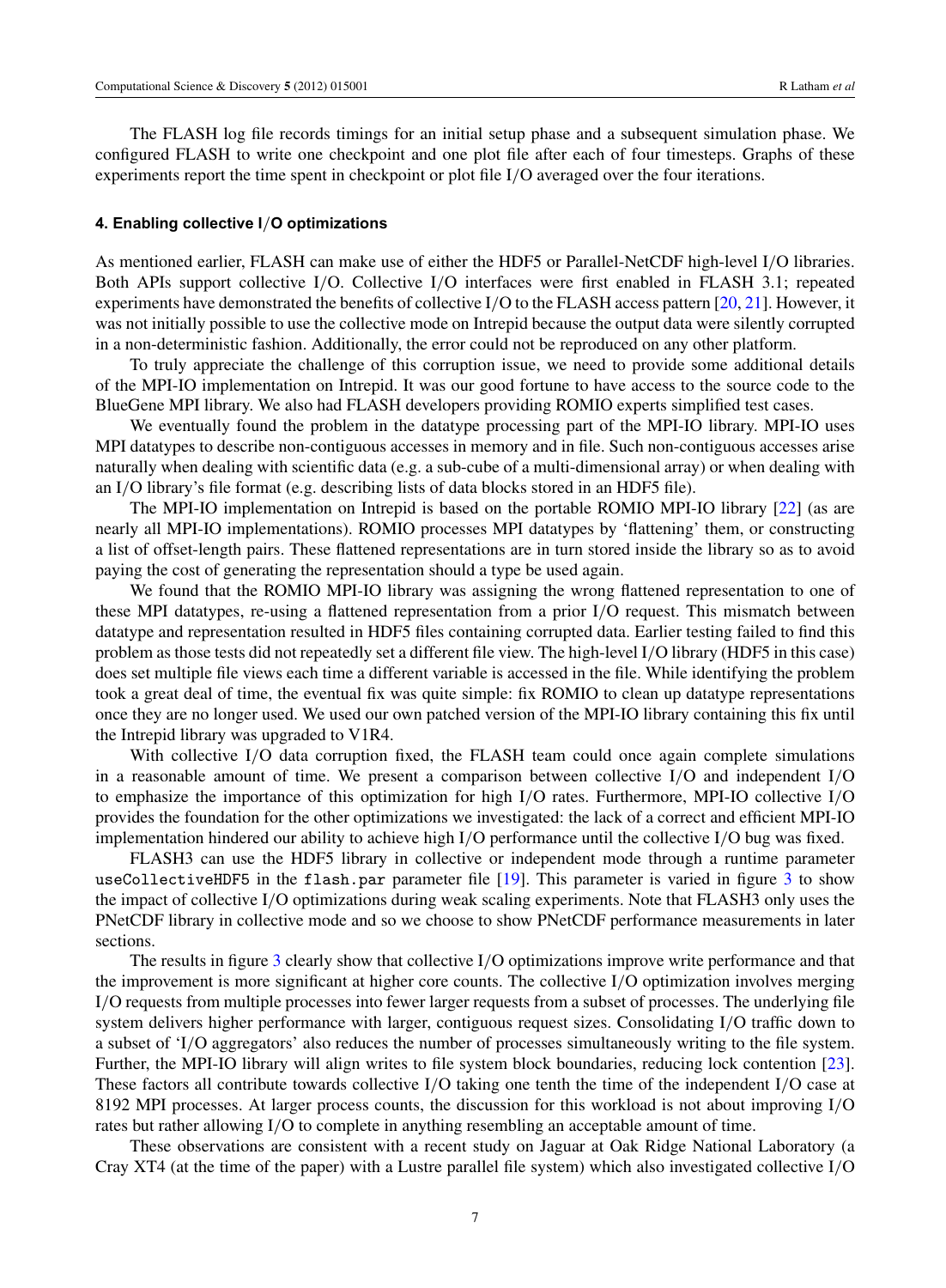<span id="page-8-0"></span>



**Figure 3.** Impact of collective I/O optimizations on the time to write checkpoint files and plot files when using the HDF5 library. Independent I/O exhibits poor scalability, even at scales representing a fraction of the entire machine. Collective I/O reduces the time for these operations by an order of magnitude.

optimizations with FLASH using the HDF5 library [\[24\]](#page-15-0). Here, the authors found that a FLASH application run on 8192 cores produced a checkpoint file 2.5 times faster with collective I/O, and 4.6 times faster when the collective I/O was combined with striping the file across all 144 I/O servers (Object Storage Targets (OSTs)). Similar studies also show performance improvement from using collective I/O with FLASH applications on NCAR Bluesky and uP [\[25\]](#page-15-0) and ASCI White Frost [\[20\]](#page-15-0).

To generalize this scenario somewhat, as applications ran on petascale systems they frequently encountered difficulty in achieving performance through collective I/O. Not unreasonably, these groups took the pragmatic approach of abandoning collective I/O and adopting alternate approaches (Carns *et al* [\[26\]](#page-15-0) show the prevalence of file-per-process on a production machine; Bent *et al* [\[27\]](#page-15-0) describe how to implement file-per-process while presenting a single shared file to the application). However, the involvement of the I/O community frequently results in improvements benefiting all applications [\[28\]](#page-15-0). Beyond improvements specific to FLASH, we hope from this and other recent works that applications re-consider the benefits of collective I/O and high-level I/O libraries.

Even with the large performance gains collective I/O provides for standard FLASH, other storage performance studies [\[18\]](#page-15-0) suggest that the standard FLASH I/O approaches achieve only half of the theoretical peak. We hypothesize that we can attribute some portion of this missing performance to the fact that we make one high-level I/O call per variable, and that if we could perform all I/O in a single write we would get back some of the missing performance. The next two sections document the tricks we applied to further improve I/O performance, and the trade-offs those approaches offer us.

# **5. Changing the FLASH file layout**

When determining the file layout a scientific application will use, a developer will consider several factors. The high-level I/O libraries that FLASH uses offer an API tailored for single-variable access. For example, the parameters to HDF5's H5DWrite function describe a memory region and a file region associated with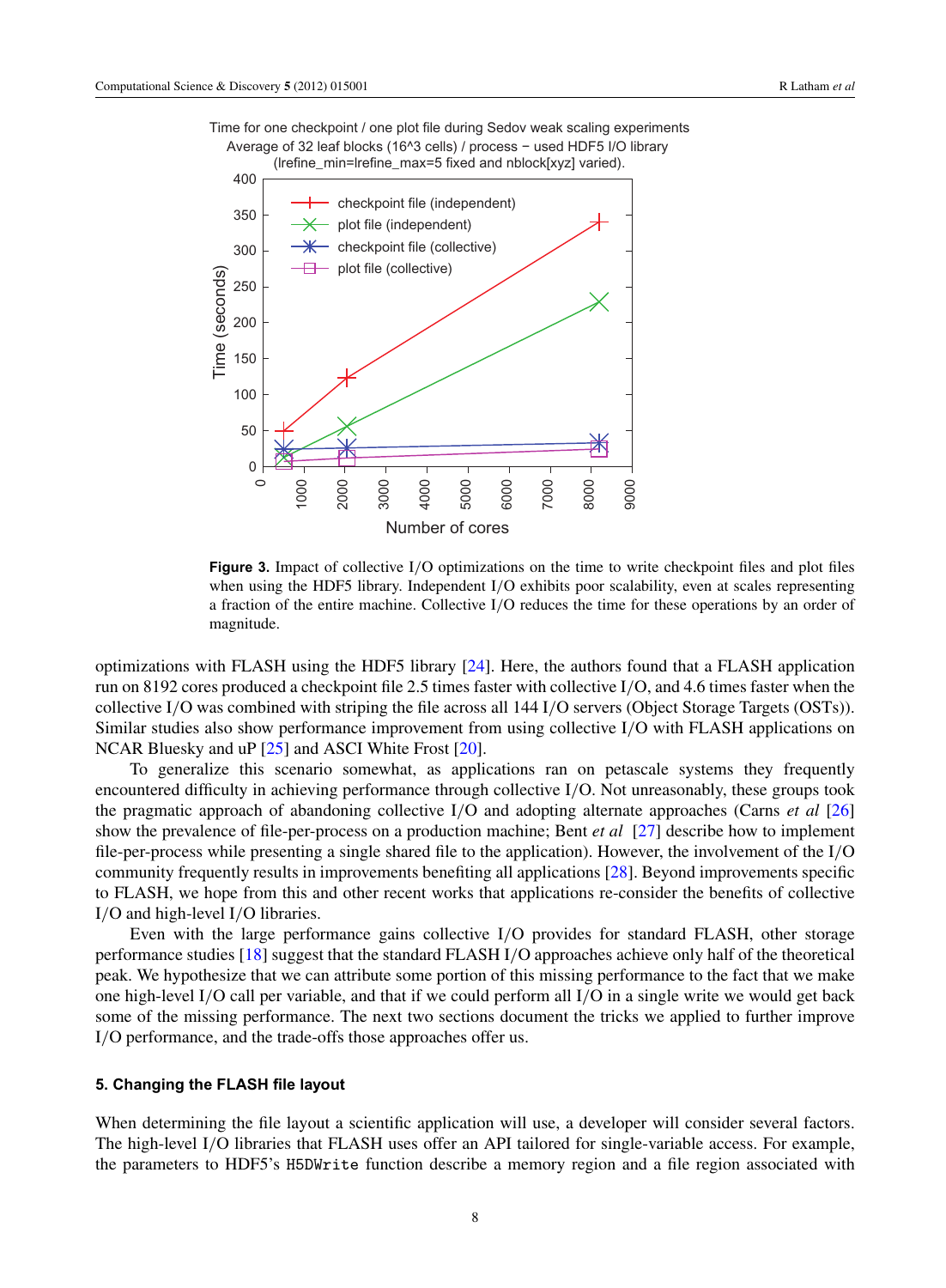

**Figure 4.** (a) Impact of file layout on the time to write a checkpoint file (a) and a plot file (b).

a single HDF5 variable or dataset. The Parallel-NetCDF ncmpi\_put\_vara\_double\_all function likewise writes (subarray) data into a specific variable. Separating application data into individual variables on disk offers a straightforward implementation. Furthermore, other tools in the scientific workflow, such as those for visualization or analysis, might find a file layout where each application variable is stored as a separate object easier to manage, and potentially more self-descriptive.

The standard file layout approach (storing application data in multiple library objects), however, offers a slight performance trade-off. Each function call represents a relatively expensive I/O operation. All other factors aside, if the goal is to achieve the highest I/O performance a better approach would describe the entire application I/O pattern and then execute a single call [\[29\]](#page-15-0). If the application places all mesh variables into a single I/O library object, as in the experimental file layout approach, then a single I/O library call could be issued to service all application variables instead of *N* separate calls. Experiments confirm that this approach does improve performance.

Figure 4 shows the average time to write a file for the standard and experimental file layouts for checkpoint and plot files. In this figure, the standard file layout measurements are obtained using the traditional FLASH approach of copying data into a temporary buffer. The experimental file layout measurements are obtained using a datatype memory selection (as described in table [1\)](#page-5-0).

The results generally show that the experimental file layout reduces the time to write checkpoint files and plot files by half (HDF5) to one-third (PNetCDF). This is because the single library call transfers a larger quantity of data and thus gives further opportunity for the MPI-IO library to optimize the file accesses.

One notable exception is the time to write plot files with HDF5 library. When writing plot files, FLASH writes double-precision floating point data out as single precision. The HDF5 library detects this type conversion from double precision in memory to single precision in file and disables collective I/O optimizations, falling back to independent I/O. This type difference does not affect the approach using PNetCDF because PNetCDF allocates extra buffers internally, casts all data to the destination type and then passes that intermediate buffer to the MPI-IO library to transfer data to the file (background in [\[10\]](#page-15-0)). At these scales and with this amount of I/O being written to disk, the additional memory copies in the PNetCDF library add no measurable overhead.

It is possible to quantify how the file accesses change by using the Darshan tool [\[30\]](#page-16-0) developed at ANL. Darshan is a library that captures information about the usage of MPI-IO and POSIX functions. It uses the MPI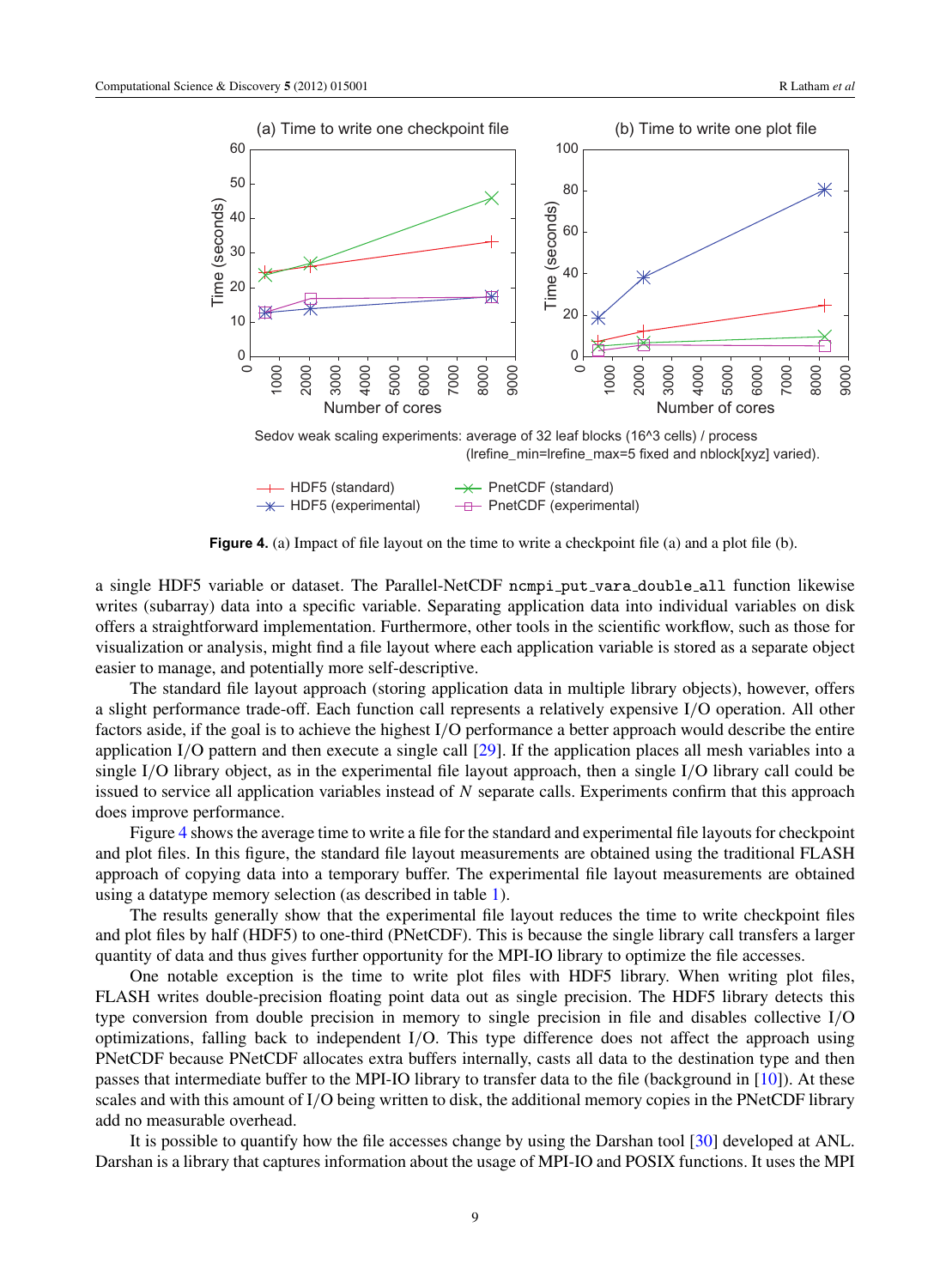

**Figure 5.** Selected Darshan high-level statistics for the standard file layout. The 512 1072-byte reads should be ignored as they stem from initially reading a configuration file.



**Figure 6.** Selected Darshan high-level statistics for experimental file layout. The 512 1072-byte reads should be ignored as they stem from initially reading a configuration file.

profiling interface to monitor MPI-IO functions and wrapper functions inserted using GNU linker to monitor POSIX functions. We show the most relevant statistics when using the PNetCDF library for standard file layout in figure 5 and experimental file layout in figure 6. The improvement in average I/O operation size is most apparent in the histogram, showing that while there are write operations less than 10 MB in size, they account for a small portion of the total. We record an additional 208 16 MiB-sized accesses for the experimental file layout, which appear to replace some of the 763 4 MiB accesses from the standard file layout. We know that the MPI-IO library on BlueGene uses a two-phase collective buffering optimization which by default uses a 16 MiB intermediate buffer. Seeing a large number of 16 MiB access sizes strongly suggests that the two-phase optimization is operating efficiently.

The small file accesses stem from reading the FLASH parameter file and the PARAMESH parameter file and also writing to the FLASH log file. These small operations have a negligible impact on performance at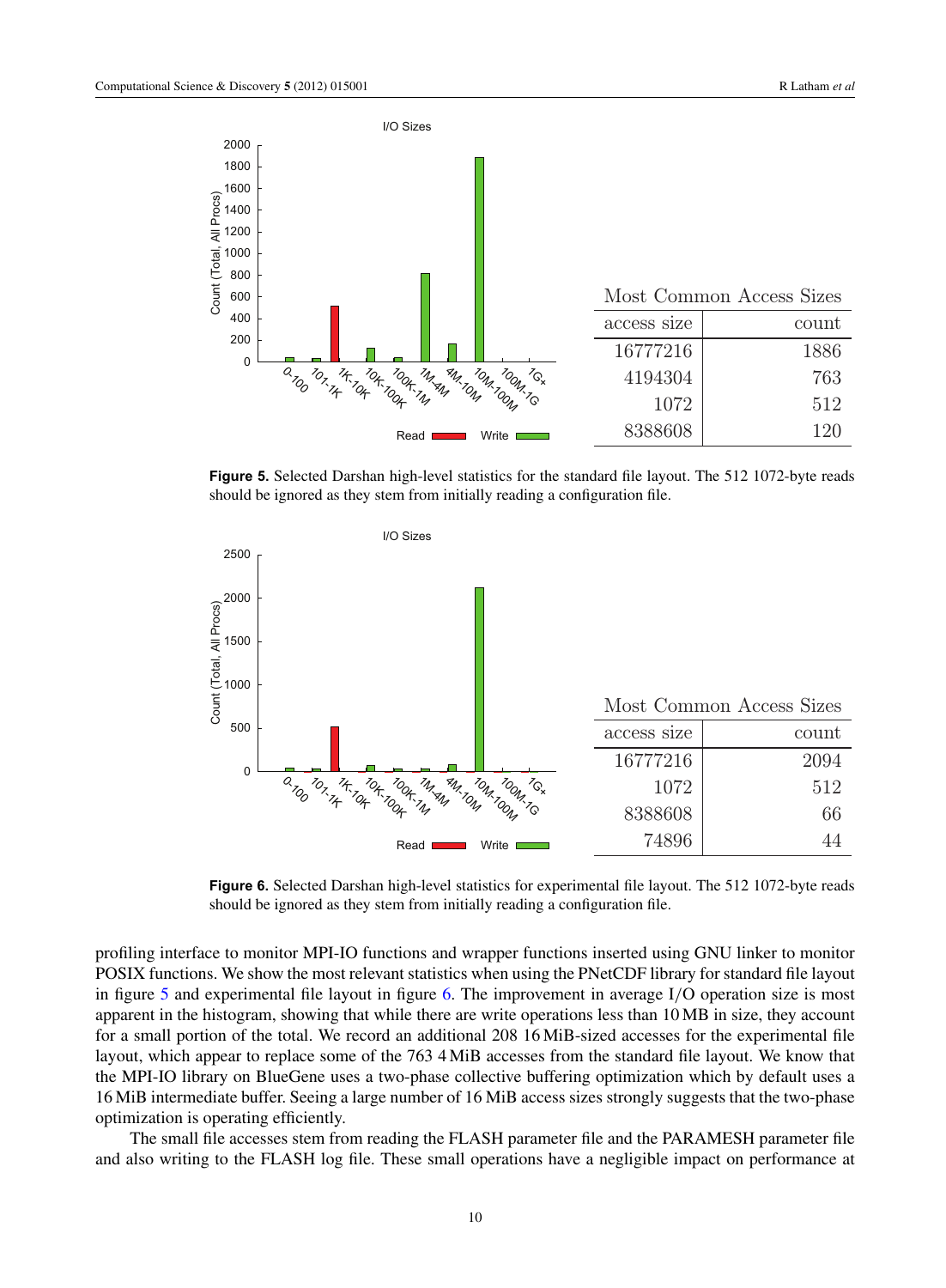<span id="page-11-0"></span>this scale and so have not been scrutinized. The Darshan summaries do suggest that a more scalable approach for reading in this parameter information might be needed for future levels of scalability.

To summarize, the organization of data in a file can have surprising implications for computational scientists. We were able to reduce the time to produce a checkpoint or plot-file from one-half to one-third of the original time. The Darshan tool confirmed our hypothesis that this reduction in time came from a more favorable I/O workload—a larger number of requests for large blocks and a smaller number of short blocks. These improvements come at the cost of a significant change to the FLASH science workflow: a new file format would require updating a host of analysis and visualization tools. In the next section we consider an alternate approach providing all the performance benefits of the alternate file format without actually needing to change the file format.

#### **6. Nonblocking I**/**O with the Standard File Layout**

The experimental layout in section [5](#page-8-0) is less convenient for postprocessing tools because all mesh data are stored in the same array. This means that the tools must perform strided reads to extract data for a single mesh variable, e.g. density. This represents a significant trade-off between the write performance and read performance. In addition to the performance trade-off, the Flash Center already has a huge quantity of data laid out in the standard file format and many tools expecting this file format. Examples of such tools include quickflash [\[31\]](#page-16-0), Visit [\[32\]](#page-16-0) and custom applications that create simulation movies of galaxy cluster mergers and buoyancy-driven turbulent nuclear combustion.

Ideally, there would be a mechanism that would allow us to combine write operations and give us improved write performance while maintaining the established file layout. A recent extension to the ParallelnetCDF API allows exactly that [\[33\]](#page-16-0). The nonblocking Parallel-NetCDF API offers similar semantics as that of MPI nonblocking routines. A caller posts one or more nonblocking operations, passing in a buffer that cannot be modified until a subsequent test for completion indicates that the operation has completed. Typically, these interfaces are used to overlap computation with I/O or communication, but in this case, Parallel-NetCDF uses the interface to combine all posted operations into one larger, more efficient operation in a model similar to that used by Bulk Synchronous Parallel [\[34\]](#page-16-0). The write-combining optimization in Parallel-NetCDF provides all of the benefits of the experimental file layout (describing the entire operation with a single request), while retaining the established file layout for compatibility and convenience.

To demonstrate the performance impact of our new approaches, we performed weak scaling experiments up to 65 536 cores on Intrepid. Each experiment wrote out four checkpoint files containing ten doubleprecision variables and associated annotations and four plot files containing three single-precision variables and associated annotations. The same FLASH binary is used for all experiments and is configured to select grid data using type A for the write-combining tests and types B and C for the experimental file layout tests.

These experiments run at eight times more MPI processors than the experiments presented earlier in this paper. The larger scale necessitated a smaller per-process working size so as to limit overall CPU-hour consumption to a manageable size. Even with the smaller per-process size of 11 blocks per core, at the largest scales we are producing checkpoint files of 229 GiB and plot files of 35 GiB.

As discussed in earlier sections, these two approaches to improving I/O performance—altering the FLASH file layout or using the Parallel-netCDF write-combining optimization—should have the same I/O characteristics. In both cases, the high-level I/O library can issue a single I/O operation to the file system encompassing data from multiple application variables at once. In figures [7](#page-12-0) and [8,](#page-12-0) the experimental format approach and the nonblocking interface to the standard format approach do have essentially identical performance. Larger requests and fewer syncronization points yield three to four times better performance, even at these much larger scales. The unexpected performance drop-off for checkpoint writes at 64 K cores warrants further study.

Why does the standard, one-variable-at-a-time approach fail to scale? Consider the checkpoint case. In this weak scaling study, each processor contributes 374 480 bytes per variable. The MPI-IO layer will apply an optimization called 'I/O aggregation', where the library designates a subset of MPI processes to perform I/O on behalf of all processors. The default setting on BlueGene has one aggregator for every 32 MPI processes.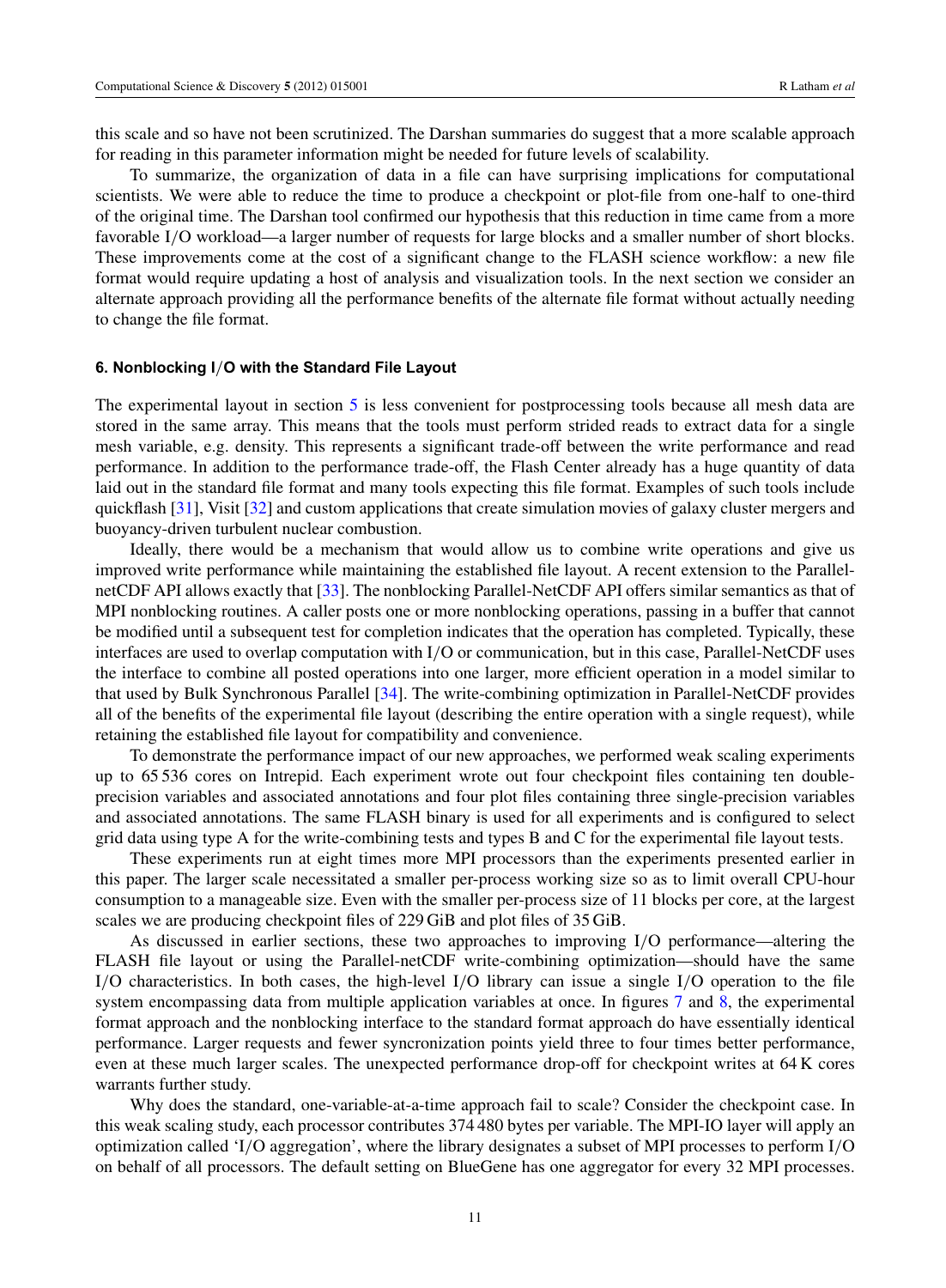<span id="page-12-0"></span>

**Figure 7.** (a) Weak scaling bandwidth results for FLASH checkpoint writes. Aggregating multiple operations, either by changing file layout or by using the PNetCDF nonblocking interface, greatly enhances the scaling ability. (b) Weak scaling results for FLASH plotfile writes. The small amount of I/O per process at these scales prevents high bandwidth rates, but even so, operation aggregation offers a 40% gain in bandwidth.



**Figure 8.** Scaling results of time spent in I/O for the checkpoint (a) and plot file (b).

Thus the I/O aggregators make requests of about 11 MiB. Because checkpoint I/O under the nonblocking I/O approach and the experimental file layout combines ten application variables, the average request size increases by ten times. These two approaches also result in less synchronization. Instead of ten rounds of collective I/O, the alternate approaches perform only a single round.

Plot file I/O only further exacerbates the 'data per process' problem. The plot file case writes fewer variables (three, in this case) and those variables are stored in a smaller 4-byte floating point type, instead of the full 8-byte precision used in the checkpoint case. For these plot file runs, each process contributes only 187 KiB of data per variable. MPI-IO's I/O aggregation optimization brings the average request per variable up to just under 6 MiB. Three plot file variables will result in each I/O aggregator writing 17 MiB.

The MPI-IO library uses a temporary buffer to stage I/O as part of its two-phase optimization. If an aggregator has to process more I/O than this buffer, it breaks the I/O into pieces big enough to store into the scratch buffer and issues multiple writes. The default buffer size on BlueGene is 16 MiB. If we re-run the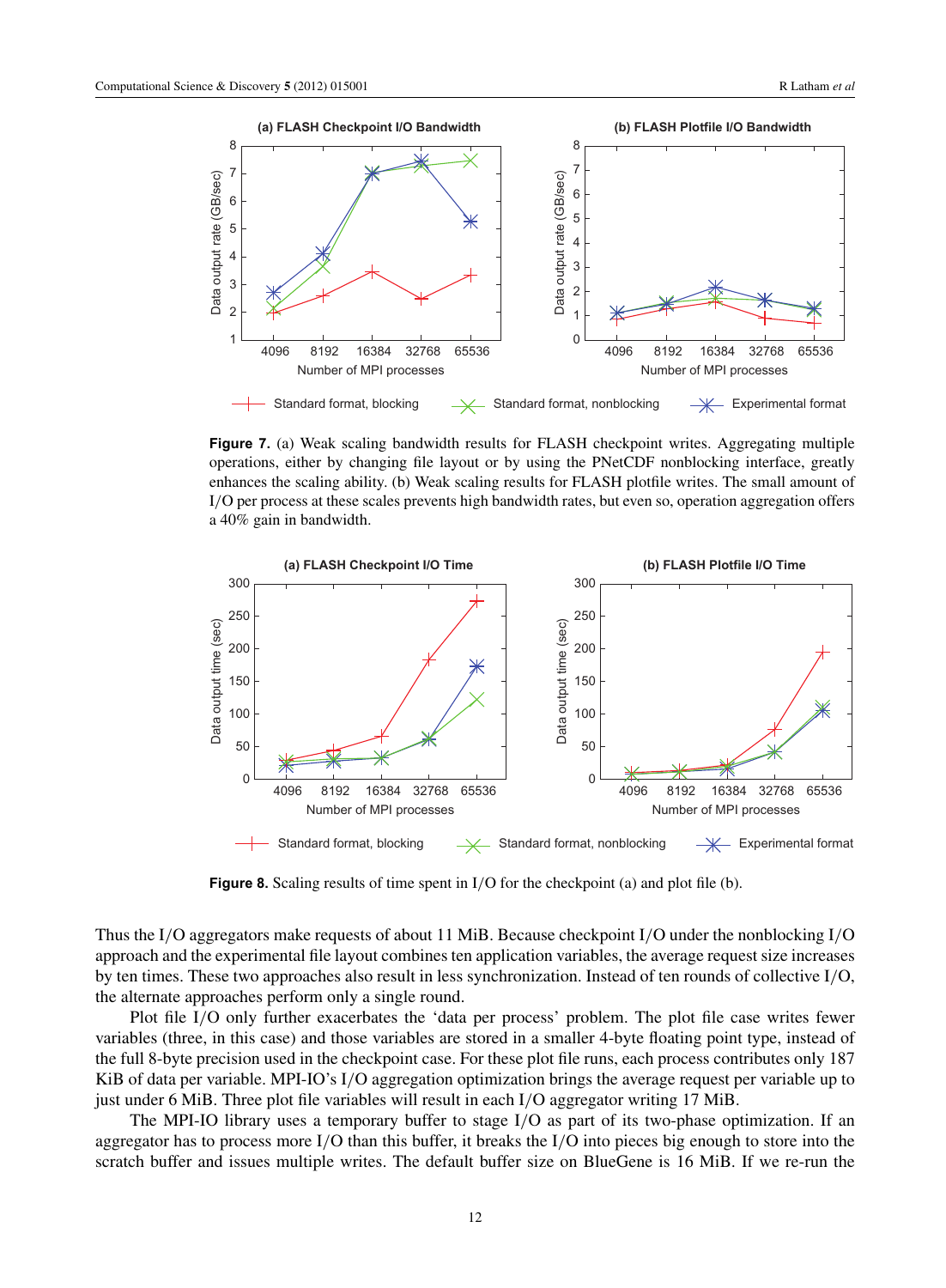<span id="page-13-0"></span>experiment with a 64 MiB intermediate buffer (big enough to hold all checkpoint and plot file data) we can further improve performance. We did not have enough time to conduct this experiment, however.

The storage system on Intrepid performs best with large I/O requests—of the order of megabytes. These alternate approaches yield plot file I/O performance short of the I/O rates achieved by checkpoint I/O. However, by increasing the average size of the I/O operation seen by the storage system, these approaches boost I/O rates by about 40% over the one-variable-at-a-time technique.

Regardless of the approach, reducing the number of collective operations sees benefits from two sources: increasing the request size and reducing the amount of syncronization. While we can use tools such as the Darshan statistics tool to demonstrate the change in I/O request size, we would also like to be able to quantify the overhead of the two-phase collective I/O optimizations, specifically the portion of time spent in I/O versus the amount of time spent re-arranging the data into a more I/O friendly workload. Darshan provides a good first step; however, it overstates the cost of the communication phase in some configurations, especially the ones like BlueGene where the ratio of compute nodes to I/O aggregators is so high. We have engaged the Darshan developers to come up with a new metric to accurately capture this cost.

#### **7. Related work and future directions**

In this work, we applied and evaluated MPI collective I/O and Parallel-NetCDF non-blocking optimizations, at which point we deemed I/O performance sufficiently addressed as far as the FLASH application was concerned. However, the parallel I/O research community has developed many techniques for improving application I/O performance. Even though we did not apply these techniques to FLASH, application groups looking for improved I/O performance should consider these approaches.

At the lowest levels of the I/O software stack research has shown benefits from interfaces allowing a richer description of the I/O workload. The NCIO benchmark is developed and derived from the I/O pattern of earlier FLASH development that produces a high degree of non-contiguity in file access pattern [\[35\]](#page-16-0). The optimizations proposed in this work include the list I/O and datatype I/O. Both approaches use concise representations for a large number of non-contiguous requests to reduce the data transfer between file system clients and servers. In this work, the optimizations were implemented in the PVFS2 file system. While PVFS2 is available on the Intrepid machine, the BlueGene I/O forwarding layer unfortunately does not expose the list I/O and Datatype I/O interfaces.

In addition to the MPI-IO optimizations discussed in this work, the MPI-IO layer has been host to further optimizations. Collaborative client-side file caching, a user-space distributed caching layer in MPI-IO, was proposed in [\[36\]](#page-16-0). It enables small request aggregation in the cache buffers so that they are later flushed to the file system in order to achieve higher bandwidths.

Various file domain partitioning methodologies in MPI-IO implementation were studied and proposed to align I/O requests with the file system locking and striping configurations in order to minimize the possible lock conflicts [\[37\]](#page-16-0). Significant performance improvements have been reported on parallel computers with Lustre and GPFS parallel file systems. The BlueGene MPI-IO library does already implement the GPFSfavorable 'block aligned' optimization. Any BlueGene systems running the Lustre file system, however, will need to modify their MPI-IO library.

I/O delegation is proposed as an optimization for MPI-independent I/O [\[38\]](#page-16-0). It employs separate MPI processes to perform I/O for the application processes. This dedicated caching process can aggregate small requests, in some ways achieving the benefits of collective I/O without as much communication or synchronization overhead. Large applications like FLASH using MPI-independent I/O can in some configurations outperform collective I/O. This and other research suggests that a 'set aside process' facility would be helpful on systems of BlueGene's scale, but such a facility has not been developed or deployed at this time.

One additional Parallel-NetCDF optimization we did not evaluate was subfiling, proposed in [\[39\]](#page-16-0). This approach divides large arrays into smaller ones and saves each subarray to a separate file. Since PnetCDF stores data in the self-describing netCDF file format, subfiling can operate transparently to the users. In addition, dividing write requests among more files reduces the number of processes competing the file system locks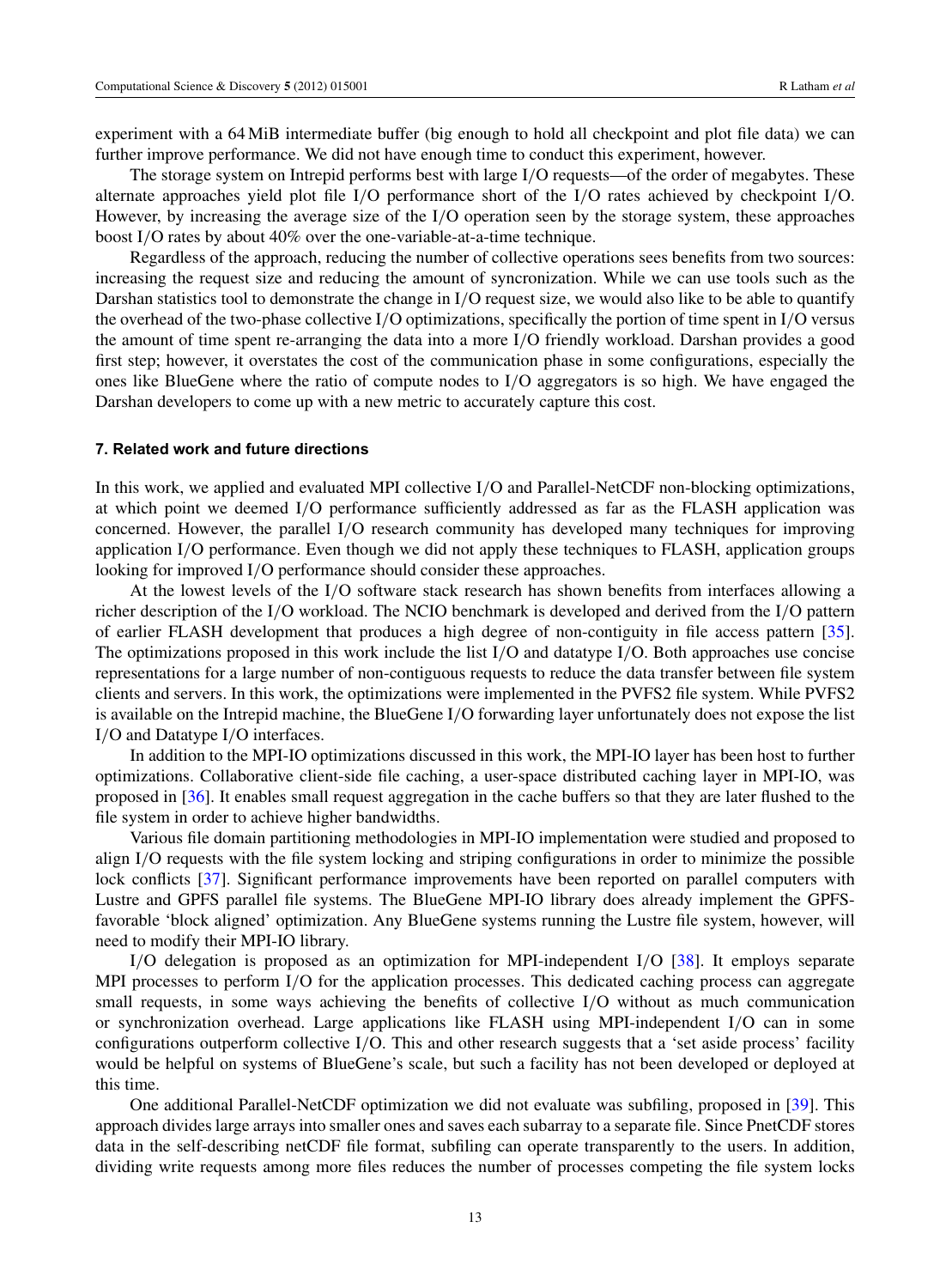<span id="page-14-0"></span>and hence can achieve higher performance. In the FLASH case, we were able to optimize this workload fairly closely to peak performance (given the per-client working set sizes) and decided we would face diminishing returns if we were to pursue additional optimizations.

#### **8. Conclusions**

This work demonstrates the potential for improving I/O rates in computational science applications through several means. A detailed understanding of the I/O software stack and the storage architecture of the Intrepid machine coupled with an equal level of familiarity with the FLASH data model allowed this collaboration to quickly experiment with altering file formats and novel programming interfaces to reduce checkpoint times for FLASH.

In this paper we show that collective I/O optimizations are important to the write performance of FLASH checkpoint files and plot files. However, using collective I/O optimizations alone may not be enough for the increasing I/O demands of FLASH where the scientists want to use finer-resolution grids, larger numbers of particles and more frequent file output. We demonstrate that further optimization is possible by changing the file layout, and we show that writing all mesh variables to the same dataset can improve write performance significantly. Here, many I/O library writes are replaced with a single I/O library write which gives the MPI-IO library more opportunity for optimization. The low-level impact of this change is monitored using the Darshan library and we find that a larger portion of file accesses involve *big* data transfers.

The file layout change yields higher performance during the simulation phase, but will require updating other tools in the analysis workflow to understand this new file format. The new format would also turn reads of a single mesh variable into a strided read, potentially slowing down read performance significantly. This leads us to experiment with the nonblocking write feature of PNetCDF, which allows us to retain the standard FLASH file layout. We find that this approach gives us performance similar to the experimental FLASH file layout, while maintaining compatibility with existing analysis applications.

We have demonstrated that collaboration between application developers and I/O consultants is essential, especially when there are bugs below the application layer. There are many layers of abstraction in the I/O software stack, and application developers do not have the time or expertise to resolve these problems. In this case study, the collective I/O bug remained an open problem for over a year and prevented running certain science problems at larger scales. Since the fix, collective I/O has been used in all FLASH production simulations on BlueGene/P. In a recent simulation of the 'Deflagration to Detonation Transition' (DDT) model of a Type Ia supernova, approximately 7% of total wallclock time was spent in I/O. This simulation was run on 65 536 cores for just under 12 h and produced five checkpoint files, 17 plot files and 74 particle files at a total size of 7.4 TiB. The additional optimization approaches we have discussed reduce the further time spent in I/O and will become more important on future architectures.

# **Acknowledgments**

We thank all the past contributors to the FLASH code. The software described in this work was in part developed by the DOE-supported ASC/Alliance ASC/Flash Center at the University of Chicago under grant B523820. This research used the resources of the Argonne Leadership Computing Facility at Argonne National Laboratory, which is supported by the Office of Science of the US Department of Energy under contract DE-AC02-06CH11357. This work was supported in part by the US Department of Energy under contract DE-AC02-06CH11357, SCIDAC SDM Center grant numbers DE-FC02-07ER25808 and DE-SC0001283, ASCR DE-SC0005309 and ASCR DE-SC0005340, the US National Science Foundation: HECURA CCF-0621443, CCF-0938000, SDCI OCI-0724599, ST-HEC CCF-0444405, CNS-0551639 and IIS-0536994.

# **References**

[1] Fryxell B, Olson K, Ricker P, Timmes F X, Zingale M, Lamb D Q, MacNeice P, Rosner R, Truran J W and Tufo H 2000 FLASH: an adaptive mesh hydrodynamics code for modeling astrophysical thermonuclear flashes *Astrophys. J. Suppl. Ser.* **131** [273–334](http://dx.doi.org/10.1086/apjs.2000.131.issue-1)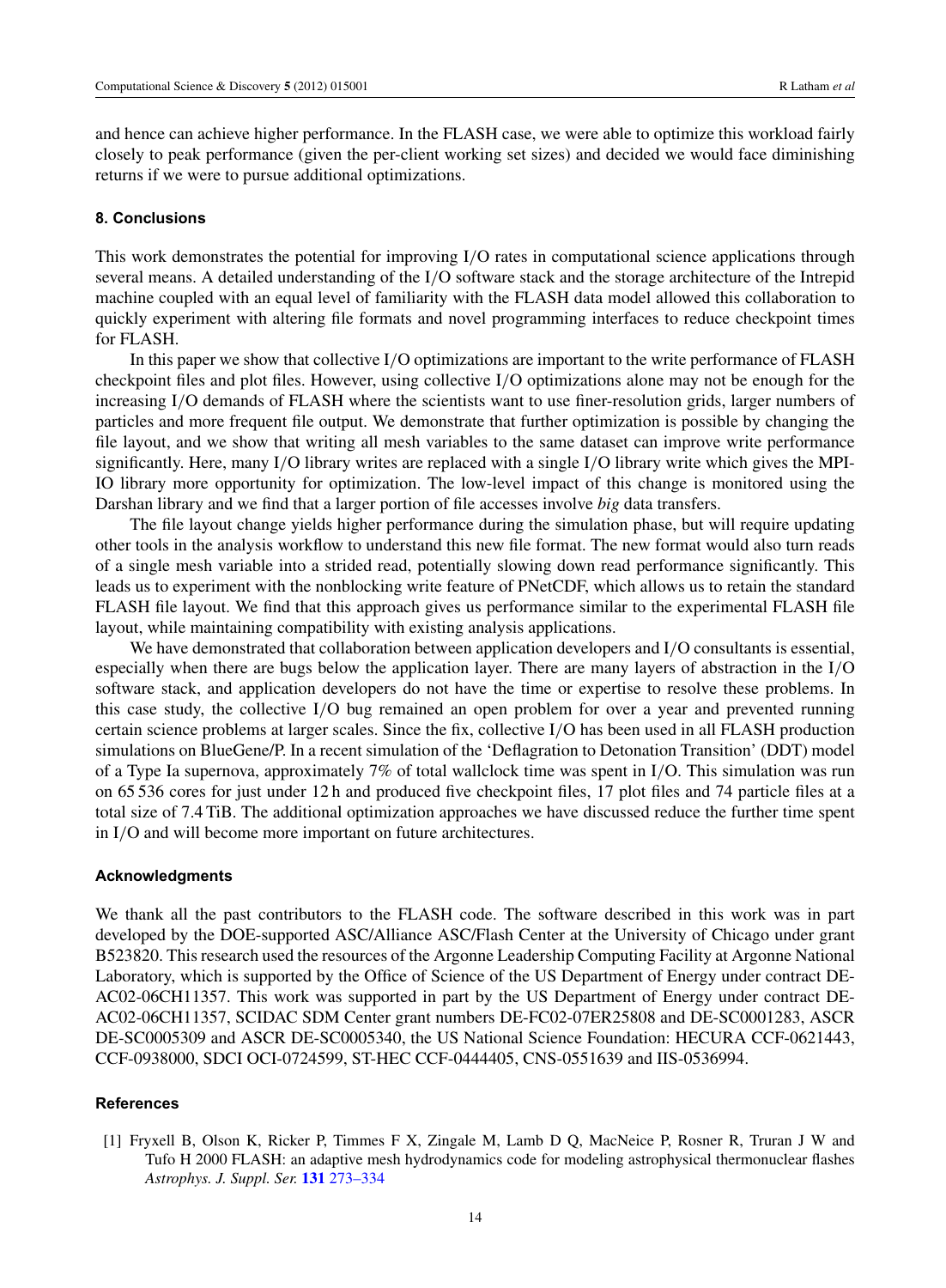- <span id="page-15-0"></span>[2] Antypas K, Calder A C, Dubey A, Fisher R, Ganapathy M K, Gallagher J B, Reid L B, Riley K, Sheeler D and Taylor N 2006 Scientific applications on the massively parallel bg/l machine *Proc. 2006 Int. Conf. Parallel and Distributed Processing Techniques and Applications & Conf. on Real-Time Computing Systems & Applications* ed H R Arabnia pp 292–8
- [3] *HDF5* <http://hdf.ncsa.uiuc.edu/HDF5/>
- [4] *Parallel netCDF* <http://www.mcs.anl.gov/parallel-netcdf/>
- [5] Ross R, Nurmi D, Cheng A and Zingale M 2001 A case study in application I/O on linux clusters *Proc. SC2001* pp 1–17
- [6] Ching A, Choudhary A, Liao W-K, Ross R and Gropp W 2002 Noncontiguous I/O through PVFS *Proc. IEEE Cluster* ed W Gropp, R Pennington, D Reed, M Baker, M Brown and R Buyya (IEEE Computer Society) pp 405–14
- [7] Ching A, Choudhary A, Liao W K and Pundit N 2006 Evaluating i/o characteristics and methods for storing structured scientific data *Proc. Int. Parallel Distributed Processing Symp.* doi: [10.1109/IPDPS.2006.1639306](http://dx.doi.org/10.1109/IPDPS.2006.1639306)
- [8] Yu W and Vetter J S 2008 Parcoll: partitioned collective I/O on the Cray Xt *ICPP* pp 562–9
- [9] Ross R, Miller N and Gropp W 2003 Implementing fast and reusable datatype processing *EuroPVM/MPI Conf.* (Berlin: Springer) pp 404–13
- [10] Ross R, Latham R, Gropp W, Lusk E and Thakur R 2009 Processing MPI datatypes outside MPI *Lecture Notes in Computer Science* [42–53](http://dx.doi.org/10.1007/978-3-642-03770-2_11)
- [11] Dubey A, Reid L B, Weide K, Antypas K, Ganapathy M K, Riley K, Sheeler D J and Siegal A 2009 Extensible component based architecture for flash, a massively parallel, multiphysics simulation code *CoRR* abs/0903.4875
- [12] Palmer B, Koontz A, Schuchardt K, Heikes R and Randall D 2011 Efficient data IO for a parallel global cloud resolving model *Environ. Model. Softw.* **26** [1725–35](http://dx.doi.org/10.1016/j.envsoft.2011.08.007)
- [13] Chen J H *et al* 2009 Terascale direct numerical simulations of turbulent combustion using s3d *Comput. Sci. Dis.* **2** [015001](http://dx.doi.org/10.1088/1749-4699/2/1/015001)
- [14] Fu J, Min M, Latham R and Carothers C D 2011 Parallel I/O performance for application-level checkpointing on the blue gene/p system *Cluster Computing (CLUSTER), 2011 IEEE Int. Conf.* pp 465–73
- [15] Dongarra J *et al* 2011 The International exascale software project roadmap *Int. J. High Perform. Comput. Appl.* **25** [3–60](http://dx.doi.org/10.1177/1094342010391989)
- [16] *FLASH I/O Benchmark* http://flash.uchicago.edu/∼[zingale/flash benchmark io/](http://flash.uchicago.edu/~zingale/flash benchmark io/)
- [17] *ALCF Computing Resources* <http://www.alcf.anl.gov/resources/storage.php>
- [18] Lang S, Carns P, Latham R, Ross R, Harms K and Allcock W 2009 I/O performance challenges at leadership scale *Proc. of the Conf. on High Performance Comp. Networking, Storage and Analysis* [40:1–40:12](http://dx.doi.org/10.1145/1654059.1654100)
- [19] *FLASH3.2 User Guide* <http://flash.uchicago.edu/website/codesupport/flash3 ug 3p2.pdf>
- [20] Li J, Liao W K, Choudhary A, Ross R, Thakur R, Gropp W, Latham R, Siegel A, Gallagher B and Zingale M 2003 Parallel netCDF: a high-performance scientific I/O interface *Proc. SC2003* [39](http://dx.doi.org/10.1145/1048935.1050189)
- [21] Yang M and Koziol Q 2006 Using collective IO inside a high performance IO software package—HDF5 *Technical Report* National Center of Supercomputing Applications
- [22] Thakur R, Gropp W and Lusk E 1999 On implementing MPI-IO portably and with high performance *Proc. 6th Workshop on I*/*O in Parallel and Distributed Systems* (New York: ACM) pp 23–32
- [23] Yu H *et al* 2006 High performance file I/O for the BlueGene/L supercomputer *Proc. 12th Int. Symp. on High-Performance Computer Architecture (HPCA-12)* [187–96](http://dx.doi.org/10.1109/HPCA.2006.1598125)
- [24] Jagode H, Knüpfer A, Dongarra J, Jurenz M, Müller M S and Nagel W E 2009 Trace-based performance analysis for the petascale simulation code FLASH [428–39](http://dx.doi.org/10.1177/1094342010387806)
- [25] Chilan C M, Yang M, Cheng A and Arber L 2006 Parallel I/O performance study with HDF5, a scientific data package
- [26] Carns P, Harms K, Allcock W, Bacon C, Lang S, Latham R and Ross R 2011 Understanding and improving computational science storage access through continuous characterization *Mass Storage Systems and Technologies, IEEE/NASA Goddard Conf.* pp 1–14
- [27] Bent J, Gibson G, Grider G, McClelland B, Nowoczynski P, Nunez J, Polte M and Wingate M 2009 PLFS: a checkpoint filesystem for parallel applications *Proc. Conf. on High Performance Computing Networking, Storage and Analysis, SC '09* (New York: ACM) pp 21:1–21:12
- [28] Howison M, Koziol Q, Knaak D, Mainzer J and Shalf J 2010 Tuning HDF5 for lustre file systems *Workshop on Interfaces and Architectures for Scientific Data Storage (IASDS)*
- [29] Thakur R, Gropp W and Lusk E 1998 Data sieving and collective I/O in ROMIO *Proc. Seventh Symp. on the Frontiers of Massively Parallel Computation* (Los Alamitos, CA: IEEE Computer Society Press) pp 182–9